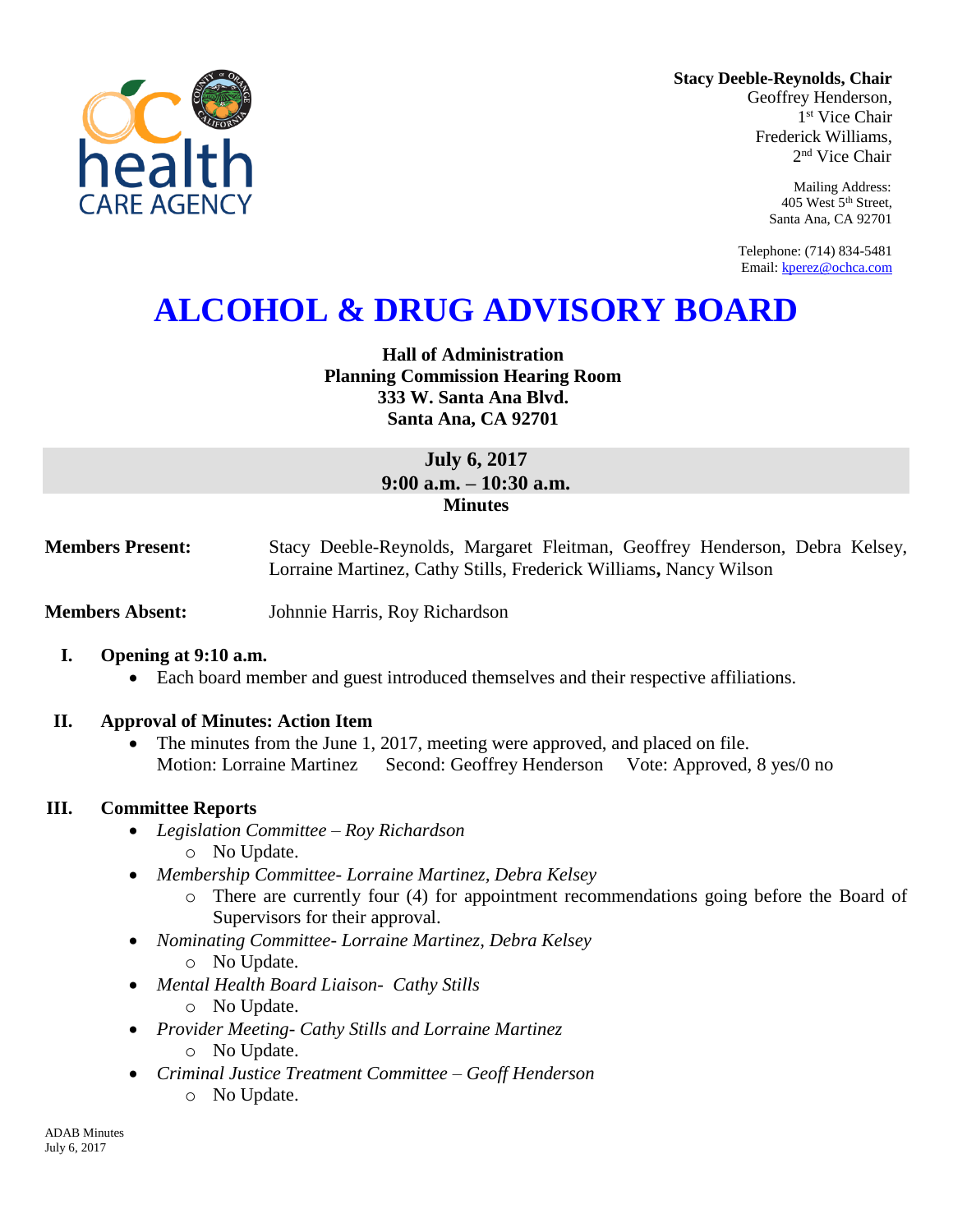- *Community Forum Planning Committee – Geoff Henderson, Lorraine Martinez, Debra Kelsey, Margaret Fleitman*
	- o The planning committee has sent out the survey to the community and to providers. The opioids forum is still on hold, the committee is exploring different location options to hold this event.
- Community Collaborative Committee:
	- o *Orange County RX & OTC Coalition: Margaret Fleitman*
		- No Update
	- o *Drug Prevention Coalition: Margaret Fleitman*
		- This is a new coalition through the Solace Foundation, which will be focusing on the opioid use prevention and providing Narcan awareness/training. They will host their first meeting on July 19, 2017, from 6-7 pm., at the Norman P. Murray Center in Mission Viejo.
	- o *Orange County Substance Abuse Prevention Network (OCSAPN): Stacy Deeble-Reynolds* No Update
	- o *Mental Health Services ACT (MHSA) Steering Committee: Cathy Stills, Geoff Henderson* No Update.
	- o *Orange County Tobacco Education Coalition (OCTEC): Stacy Deeble-Reynolds*
		- No Update.

## **IV. Old Business-**

 The Board was involved in a discussion regarding the article on addiction that was released by the Orange County Register. Members of the board suggested urging members of the public to provide public comment sharing their experiences and how rehabilitation centers have affected their families and lives. The Board members will look further into this suggestion and figure out how they can address the comments that would be received. In addition, it was suggested that the ADAB write a letter to the Board of Supervisors (BOS), in which they would provide advising on recommendations and support on certain legislation.

## **V. New Business-**

 $\bullet$  N/A

# **VI. BHS Update:**

*Annette Mugrditchian-* The Mental Health Services Act MHSA 3-Year Plan was approved and will be moving forward. We released the RFA for 6,200 doses of Naloxone, the RFA is now closed and we will be selecting a vendor soon. We received our Proposition 47 grant, which will include three main components: systems navigation, community support center, and the community counselling and support services under Prevention and Early Intervention (PEI).

*Mitch Cherness-* Casa Bella had a death in their facility in which the State provided oversight. The RFP on bridge housing for mental health services will be released soon, they are changing the scope of work to be able to get homeless off the streets. We have identified a provider for the co-occurring residential treatment program and currently in the process of identifying a location, this program will provide ten beds. We received approval for short term housing for mental health, adding three new providers, Collets, Grandma's House of Hope, and Friendship Shelter. Moreover, the waitlist is currently at approximately 160 people to obtain a bed. We are working to identify more providers that can help with the lower the waitlist.